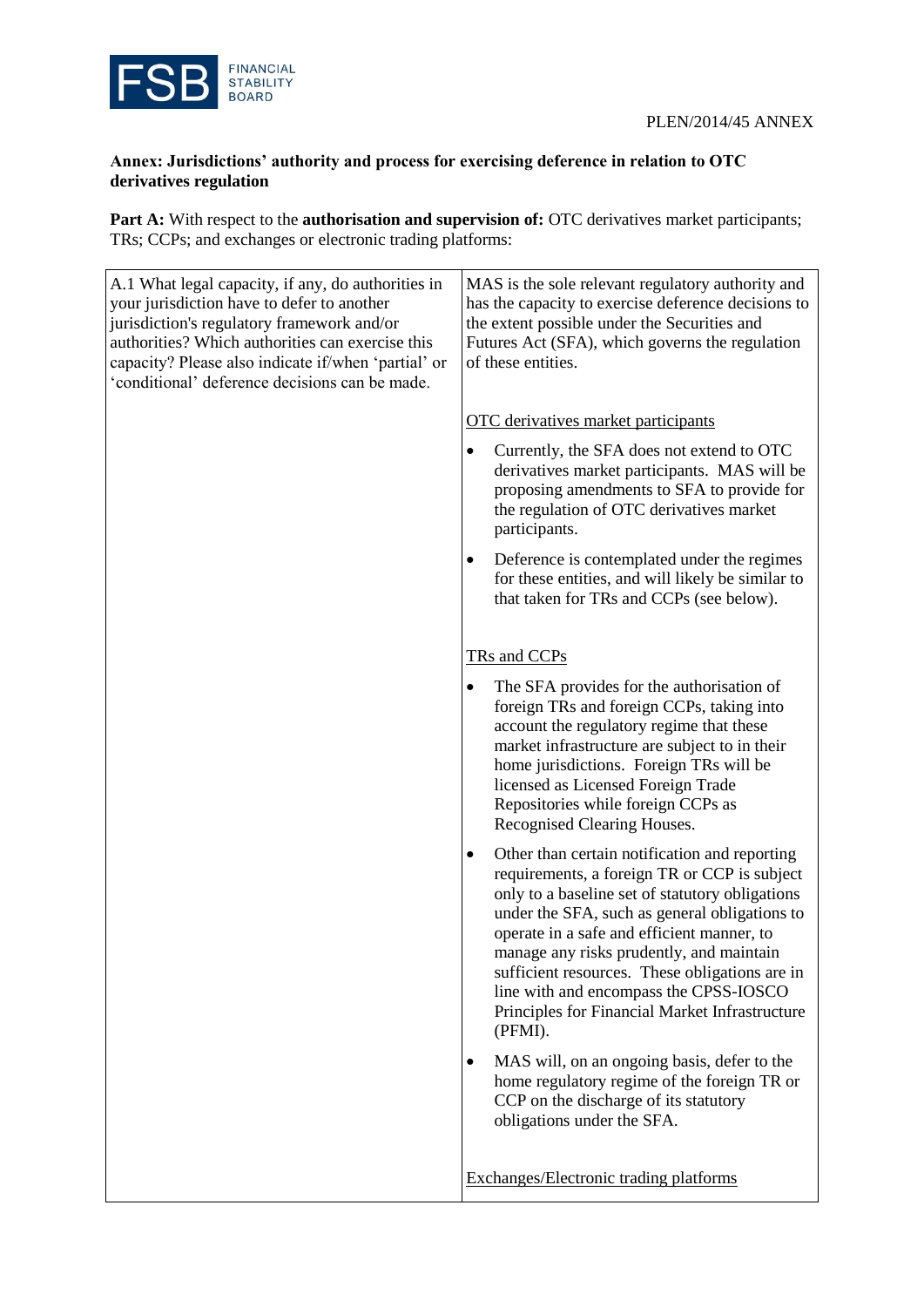|                                                                                                                                                                                                                                                                                                                                                                                                                                                                                                                                         | Currently, OTC derivatives exchanges and<br>٠<br>electronic trading platforms are not regulated<br>under the SFA. MAS will be proposing<br>amendments to the SFA to provide for the<br>regulation of OTC derivatives exchanges and<br>electronic trading platforms.<br>Deference is contemplated under the regimes<br>٠<br>for these entities, and will likely be similar to<br>that taken for TRs and CCPs.                                       |
|-----------------------------------------------------------------------------------------------------------------------------------------------------------------------------------------------------------------------------------------------------------------------------------------------------------------------------------------------------------------------------------------------------------------------------------------------------------------------------------------------------------------------------------------|----------------------------------------------------------------------------------------------------------------------------------------------------------------------------------------------------------------------------------------------------------------------------------------------------------------------------------------------------------------------------------------------------------------------------------------------------|
| A.2 Please provide a brief description of the<br>standards that need to be met in coming to a<br>decision as to whether to exercise any such<br>deference, and the criteria/inputs used in assessing<br>whether these standards have been met (e.g.<br>whether "similar outcomes" is the standard used;<br>whether an analysis of enforcement regimes or<br>authority is included as part of the assessment;<br>whether reference is made to implementation of<br>international standards; etc.).                                       | TRs and CCPs                                                                                                                                                                                                                                                                                                                                                                                                                                       |
|                                                                                                                                                                                                                                                                                                                                                                                                                                                                                                                                         | In order to extend deference, as part of the<br>$\bullet$<br>authorisation of a foreign TR or CCP, MAS<br>will ensure that cooperative arrangements are<br>in place with its home regulator, and that the<br>foreign TR or CCP is subject to home<br>requirements and supervision that are<br>comparable, in the degree to which MAS'<br>objectives of regulation are achieved, to that<br>which a local TR or CCP is subject to under<br>the SFA. |
|                                                                                                                                                                                                                                                                                                                                                                                                                                                                                                                                         | In considering whether a foreign TR or CCP<br>٠<br>has satisfied the comparability criterion, MAS<br>will consider the relevant laws and practices<br>of the home jurisdiction of the foreign TR or<br>CCP, and the rules and practices of the foreign<br>TR or CCP.                                                                                                                                                                               |
|                                                                                                                                                                                                                                                                                                                                                                                                                                                                                                                                         | The statutory obligations imposed on a local<br>٠<br>TR or CCP are in line with and encompass the<br>PFMI. Compliance with international<br>standards $-$ i.e. the PFMI $-$ is taken into<br>account as part of the assessment to determine<br>comparability.                                                                                                                                                                                      |
| A.3 Please provide a brief description of the                                                                                                                                                                                                                                                                                                                                                                                                                                                                                           | TRs and CCPs                                                                                                                                                                                                                                                                                                                                                                                                                                       |
| process by which a decision to defer to another<br>jurisdiction is taken, including any action that<br>needs to be initiated to begin the process (e.g. an<br>application from a jurisdiction or an entity), the<br>general time frame for coming to a decision, any<br>processes in place for reviewing a decision, and<br>whether any other agreements or conditions need<br>to be met in order for an affirmative decision to be<br>taken (e.g. confidentiality agreements, supervisory<br>cooperation, or reciprocal arrangements). | The process is started when a foreign TR or<br>$\bullet$<br>CCP applies to the MAS for authorisation,<br>and is undertaken as part of the assessment of<br>the TR or CCP for admission under the MAS<br>regulatory regime.<br>As earlier mentioned, a cooperative<br>$\bullet$<br>arrangement with the home regulator of the                                                                                                                       |
|                                                                                                                                                                                                                                                                                                                                                                                                                                                                                                                                         | foreign TR or CCP is required. This is<br>typically in the form of a supervisory<br>cooperation MOU.                                                                                                                                                                                                                                                                                                                                               |
| A.4 Please provide copies of, or weblinks to, any<br>documentation or forms that have been developed                                                                                                                                                                                                                                                                                                                                                                                                                                    | TRs and CCPs                                                                                                                                                                                                                                                                                                                                                                                                                                       |
| for sharing with jurisdictions or entities as part of<br>the comparability or equivalence assessment.                                                                                                                                                                                                                                                                                                                                                                                                                                   | $\bullet$<br>Links to the forms for application to be<br>recognised by MAS are provided below:<br>TR: http://www.mas.gov.sg/Regulations-and-                                                                                                                                                                                                                                                                                                       |
|                                                                                                                                                                                                                                                                                                                                                                                                                                                                                                                                         | Financial-Stability/Regulations-Guidance-                                                                                                                                                                                                                                                                                                                                                                                                          |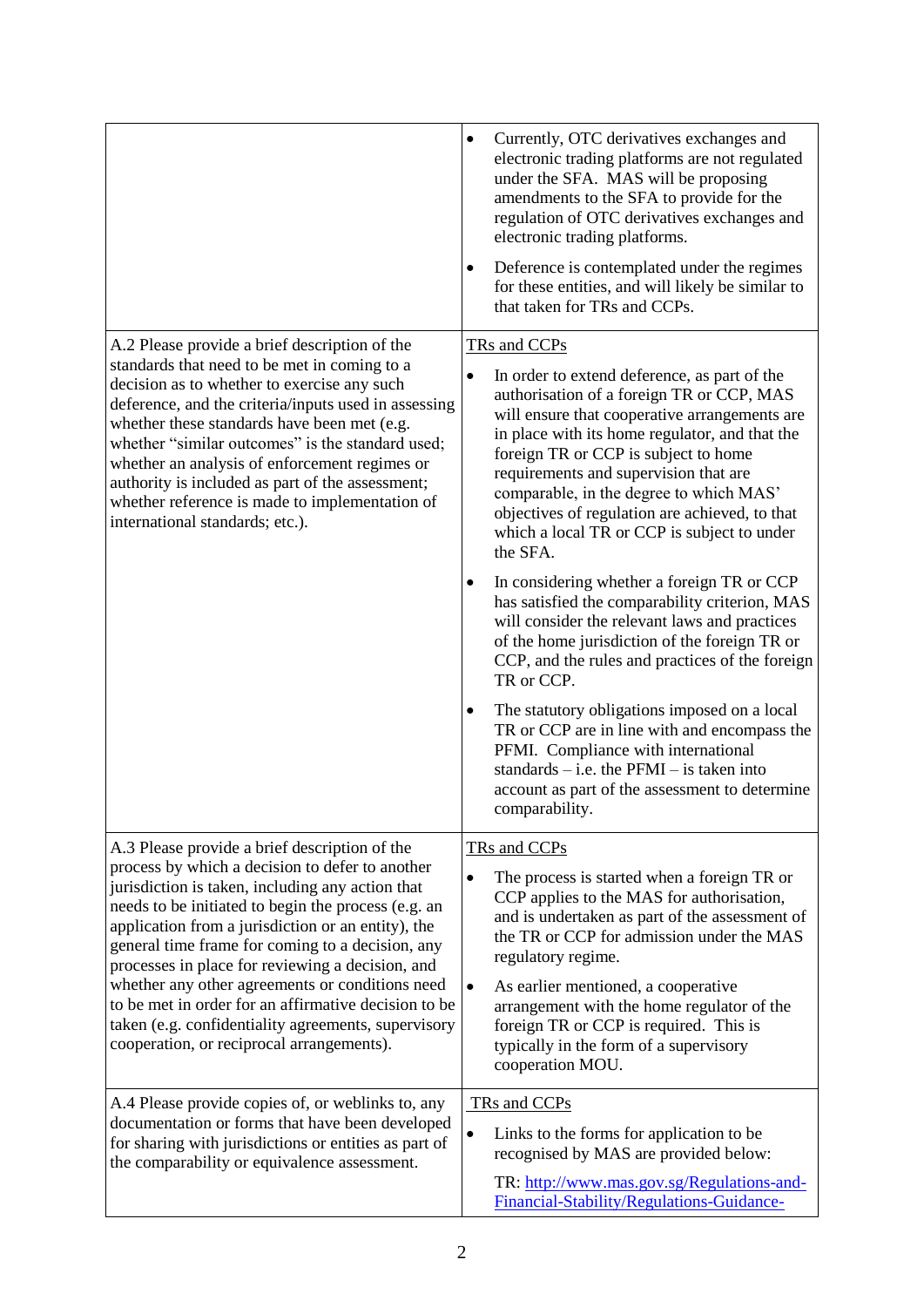|                                                                                                                                                                                                                                            | and-Licensing/Securities-Futures-and-Funds-<br>Management/Forms/Trade-Repositories-<br>Forms/2013/Form-1--Application-for-Trade-<br>Repository-Licence-or-Foreign-Trade-<br>Repository-Licence.aspx                                                                                                        |
|--------------------------------------------------------------------------------------------------------------------------------------------------------------------------------------------------------------------------------------------|------------------------------------------------------------------------------------------------------------------------------------------------------------------------------------------------------------------------------------------------------------------------------------------------------------|
|                                                                                                                                                                                                                                            | CCP: http://www.mas.gov.sg/Regulations-<br>and-Financial-Stability/Regulations-<br>Guidance-and-Licensing/Securities-Futures-<br>and-Funds-Management/Forms/Clearing-<br>Facilities-Forms/2013/Form-1-Notice-of-<br>intent-to-establish-or-operate-a-clearing-<br>facility.aspx                            |
|                                                                                                                                                                                                                                            | Please refer to questions 5 and 12 under<br>$\bullet$<br>section II of the Forms.                                                                                                                                                                                                                          |
| A.5 Please provide a list of jurisdictions that you<br>have already determined to be comparable or<br>equivalent, if any (and for what regulatory<br>purposes), and please note any jurisdictions for<br>which a determination is pending. | The assessment is done on an entity-by-entity<br>basis. The cross-border regulatory approach for<br>licensed foreign trade repositories and recognised<br>clearing houses were only introduced in Aug<br>2013. There is currently no licensed foreign trade<br>repositories or recognised clearing houses. |

**Part B:** With respect to **requirements on market participants** related to: reporting to TRs; clearing transactions through CCPs; capital, margin and/or other risk mitigation requirements; and executing transactions on exchanges or electronic platforms:

| B.1 What legal capacity, if any, do authorities in<br>your jurisdiction have to defer to another<br>jurisdiction's regulatory framework and/or<br>authorities? Which authorities can exercise this<br>capacity? Please also indicate if/when 'partial' or<br>'conditional' deference decisions can be made. | MAS is the sole relevant regulatory authority and<br>has the capacity to exercise deference decisions to<br>the extent possible under the SFA, which governs<br>the regulation of these entities.<br><b>Reporting and Clearing</b><br>In respect of a foreign jurisdiction specified<br>by MAS, the SFA provides that obligations<br>under the SFA can be deemed to be complied<br>with, in the case of a cross-border transaction<br>(i.e. a party to the transaction is established in<br>that foreign jurisdiction), via compliance with<br>the obligations under that foreign<br>jurisdiction's reporting/clearing regime<br>("deemed compliance approach"). |
|-------------------------------------------------------------------------------------------------------------------------------------------------------------------------------------------------------------------------------------------------------------------------------------------------------------|------------------------------------------------------------------------------------------------------------------------------------------------------------------------------------------------------------------------------------------------------------------------------------------------------------------------------------------------------------------------------------------------------------------------------------------------------------------------------------------------------------------------------------------------------------------------------------------------------------------------------------------------------------------|
|                                                                                                                                                                                                                                                                                                             | Capital<br>The Basel III capital charges on centrally-cleared<br>and non-centrally-cleared transactions are applied<br>to locally-incorporated banks. Foreign bank                                                                                                                                                                                                                                                                                                                                                                                                                                                                                               |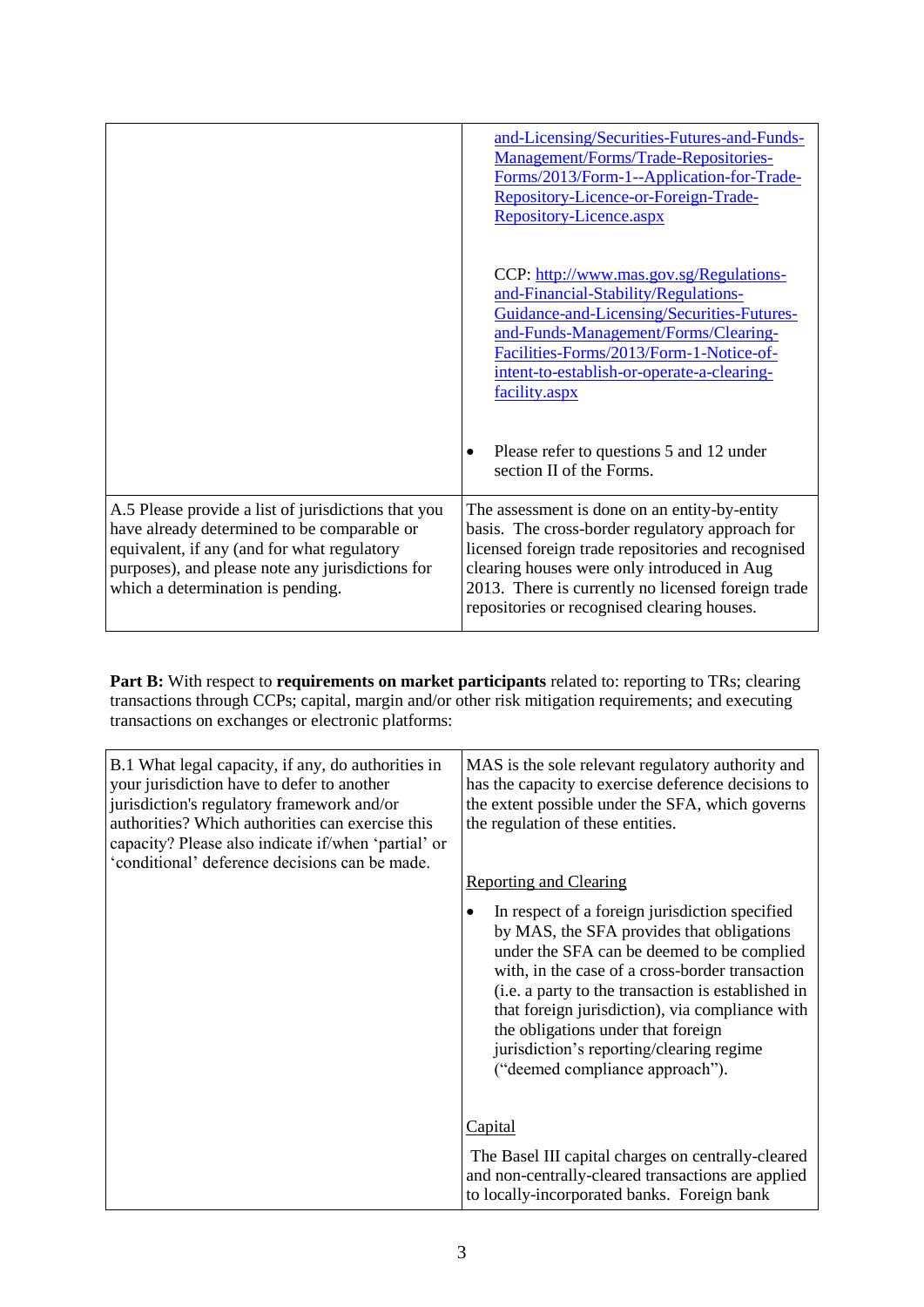|                                                                                                                                                                                                                                                                                                                                                                                                                                                  | branches operating in Singapore are subject to the<br>capital rules under their home jurisdictions.                                                                                                                                                                                 |
|--------------------------------------------------------------------------------------------------------------------------------------------------------------------------------------------------------------------------------------------------------------------------------------------------------------------------------------------------------------------------------------------------------------------------------------------------|-------------------------------------------------------------------------------------------------------------------------------------------------------------------------------------------------------------------------------------------------------------------------------------|
|                                                                                                                                                                                                                                                                                                                                                                                                                                                  | Margin/risk mitigation requirements:                                                                                                                                                                                                                                                |
|                                                                                                                                                                                                                                                                                                                                                                                                                                                  | Currently, the SFA does not extend to<br>margining and risk mitigation requirements on<br>non-centrally cleared OTC derivatives. MAS<br>will consider the implementation of these<br>requirements, including deference, in line with<br>international standards and best practices. |
|                                                                                                                                                                                                                                                                                                                                                                                                                                                  | <b>Executing</b>                                                                                                                                                                                                                                                                    |
|                                                                                                                                                                                                                                                                                                                                                                                                                                                  | Currently, the SFA does not impose execution                                                                                                                                                                                                                                        |
|                                                                                                                                                                                                                                                                                                                                                                                                                                                  | requirements on OTC derivatives market<br>participants. MAS is continuing to review<br>whether it is appropriate to implement a<br>trading mandate in Singapore.                                                                                                                    |
| B.2 Please provide a brief description of the                                                                                                                                                                                                                                                                                                                                                                                                    | Reporting                                                                                                                                                                                                                                                                           |
| standards that need to be met in coming to a<br>decision as to whether to exercise any such<br>deference, and the criteria/inputs used in assessing<br>whether these standards have been met (e.g.<br>whether "similar outcomes" is the standard used;<br>whether an analysis of enforcement regimes or<br>authority is included as part of the assessment;<br>whether reference is made to implementation of<br>international standards; etc.). | In practice, domestic market participants are<br>٠<br>able to leverage on the local licensed TR,<br>which operates within a network of overseas<br>affiliates, to direct transaction reports to fulfil<br>domestic as well as foreign reporting<br>obligations.                     |
|                                                                                                                                                                                                                                                                                                                                                                                                                                                  | MAS will monitor the necessity of applying<br>٠<br>the deemed compliance approach to a foreign<br>jurisdiction depending on market needs.                                                                                                                                           |
|                                                                                                                                                                                                                                                                                                                                                                                                                                                  | Clearing                                                                                                                                                                                                                                                                            |
|                                                                                                                                                                                                                                                                                                                                                                                                                                                  | In practice, the local licensed OTC derivatives<br>CCP has applied to both the CFTC and ESMA<br>for authorisation, to allow for US and EU<br>persons to discharge their home jurisdiction<br>clearing obligations through it.                                                       |
|                                                                                                                                                                                                                                                                                                                                                                                                                                                  | MAS has not commenced the domestic<br>clearing obligation under the SFA.                                                                                                                                                                                                            |
|                                                                                                                                                                                                                                                                                                                                                                                                                                                  | MAS will monitor the necessity of applying<br>the deemed compliance approach to a foreign<br>jurisdiction depending on market needs.                                                                                                                                                |
| B.3 Please provide a brief description of the<br>process by which a decision to defer to another<br>jurisdiction is taken, including any action that<br>needs to be initiated to begin the process (e.g. an<br>application from a jurisdiction or an entity), the<br>general time frame for coming to a decision, any<br>processes in place for reviewing a decision, and                                                                        | NA.                                                                                                                                                                                                                                                                                 |